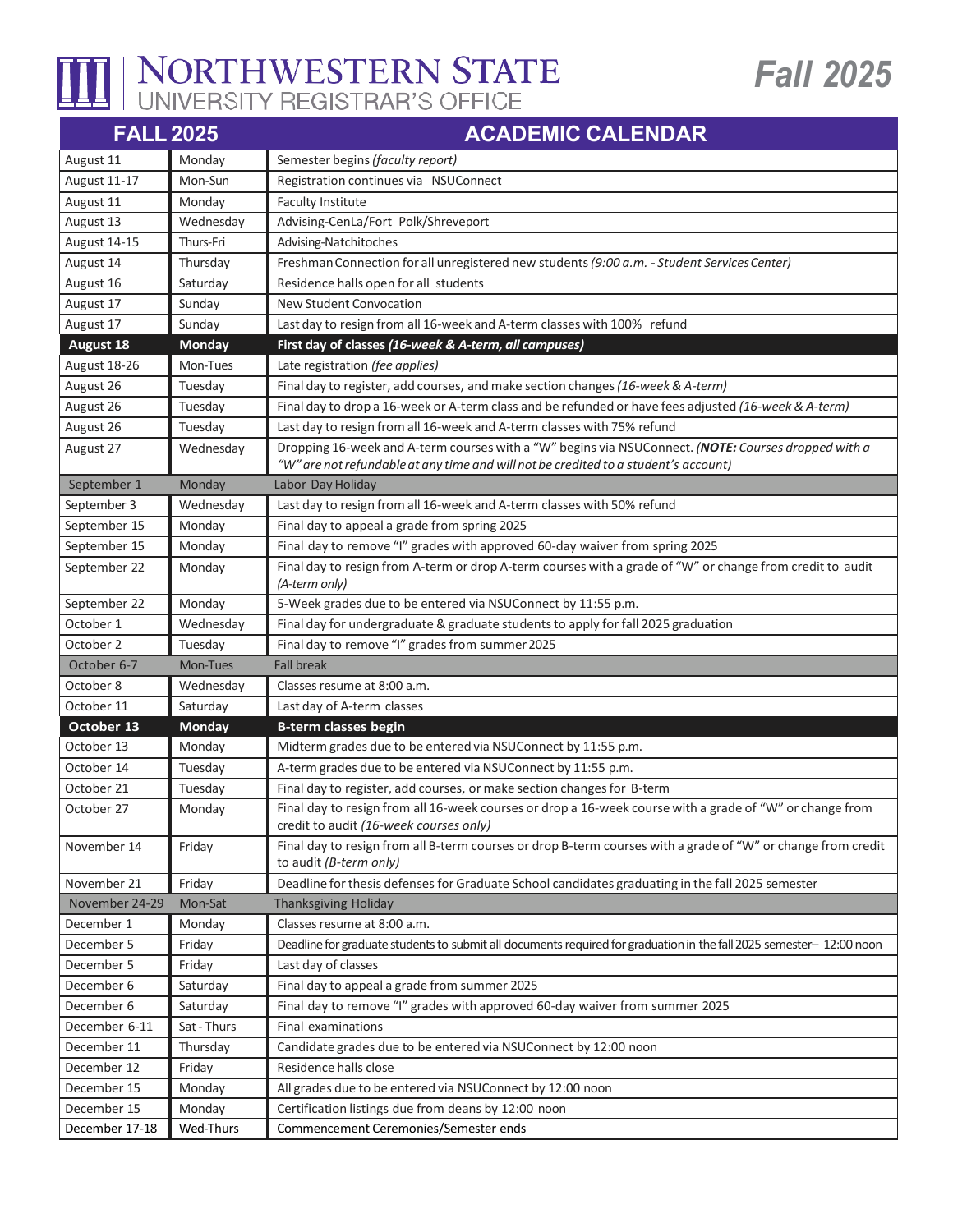THE NORTHWESTERN STATE

| <b>FALL 2025</b> |                 | <b>1ST 8-WEEK SESSION (A-TERM)</b>                                                                                                                                                        |
|------------------|-----------------|-------------------------------------------------------------------------------------------------------------------------------------------------------------------------------------------|
| August 11        | Monday          | Semester begins (faculty report)                                                                                                                                                          |
| August 11-17     | Mon-Sun         | Registration continues via NSUConnect                                                                                                                                                     |
| August 17        | Sunday          | Last day to resign from all A-term classes with 100% refund (NOTE: For students enrolled in A-term only)                                                                                  |
| <b>August 18</b> | <b>Monday</b>   | First day of classes (16-week & A-term, all campuses)                                                                                                                                     |
| August 18-26     | Mon-Tues        | Late registration for A-term (fee applies)                                                                                                                                                |
| August 26        | Tuesday         | Final day to register, add courses, and make section changes (16-week & A-term)                                                                                                           |
| August 26        | Tuesday         | Final day to drop a 16-week or A-term class and be refunded or have fees adjusted (16-week & A-term)                                                                                      |
| August 26        | Tuesday         | Last day to resign from all A-term classes with 75% refund (NOTE: For students enrolled in A-term only)                                                                                   |
| August 27        | Wednesday       | Dropping 16-week and A-term courses with a "W" begins via NSUConnect. (NOTE: Courses dropped with a<br>"W" are notrefundable at any time and will not be credited to a student's account) |
| September 1      | Monday          | Labor Day Holiday                                                                                                                                                                         |
| September 3      | Wednesday       | Last day to resign from all A-term classes with 50% refund (NOTE: For students enrolled in A-term only)                                                                                   |
| September 22     | Monday          | Final day to resign from all A-term courses or drop A-term courses with a grade of "W" or change from credit<br>to audit (A-term only)                                                    |
| October 6-7      | <b>Mon-Tues</b> | <b>Fall break</b>                                                                                                                                                                         |
| October 8        | Wednesday       | Classes resume at 8:00 a.m.                                                                                                                                                               |
| October 11       | Saturday        | Last day of A-term classes                                                                                                                                                                |
| October 14       | Tuesday         | All A-term grades due to be entered via NSUConnect by 11:55 p.m.                                                                                                                          |

*Fall 2025*